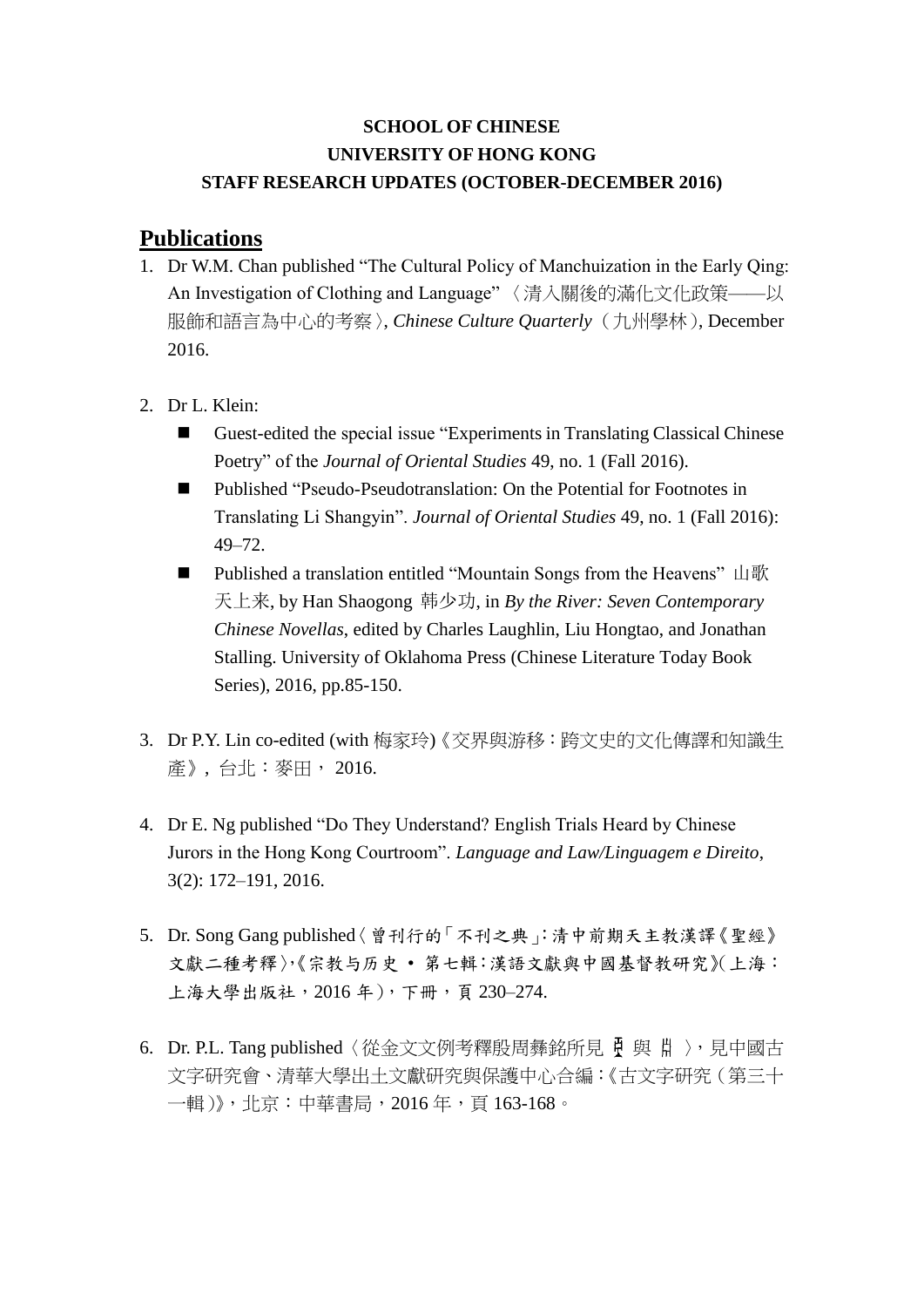- 7. Dr S.F. Tang published "*Xing* and Xunzi's Understanding of Our Nature." *Dao Companion to Xunzi*. Ed. Eric Huttion. Dordrecht: Springer, 2016. 165-200.
- 8. Dr N.M. Williams published:
	- an article entitled "Being Alive: Doctrine versus Experience in the Writings of Yamanoue no Okura", *Sino-Japanese Studies* 23 (2016): 60–115
	- a book review of Nagata, Tōdai no bungaku riron: "fukko" to "sōshin" 唐 代の文学理論:「復古」と「創新」 in *Tang Studies* 34 (2016): 128–32.
- 9. Dr. C. Wu published "Pornographic Modes of Expression and Nascent Chinese Modernity in Late Imperial China", *Modernism/Modernity* (The Johns Hopkins University Press), Vol 1, Issue 3, 25 October 2016. [https://modernismmodernity.org/forums/posts/pornographic-modes-expression-an](https://modernismmodernity.org/forums/posts/pornographic-modes-expression-and-nascent-chinese-modernity-late-imperial-china) [d-nascent-chinese-modernity-late-imperial-china](https://modernismmodernity.org/forums/posts/pornographic-modes-expression-and-nascent-chinese-modernity-late-imperial-china)
- 10. Dr M.S. Yeung edited, annotated, and introduced the following books:
	- *Xicha huicao* 西槎彙草 (Collected Essays on Timber-Felling in the Western Region), the first publication of the *Yuwai hanji zhenben congshu (Mei cangben)* 域外漢籍珍本叢書 (美藏本) (Series on the Collection of Rare Books at the US Library of Congress) (Chongqing: Xinan shifan daxue chubanshe 西南師範大學出版社; Beijing: Renmin chubanshe 人民出版 社, November, 2016).
	- *Mushi zongpu* 木氏宗譜 (Biographical Records of the Royal Mu Family), the second publication of the *Yuwai hanji zhenben congshu (Mei cangben)* 域外漢籍珍本叢書 (美藏本) (Series on the Collection of Rare Books at the US Library of Congress) (Chongqing: Xinan shifan daxue chubanshe 西南 師範大學出版社; Beijing: Renmin chubanshe 人民出版社, November, 2016).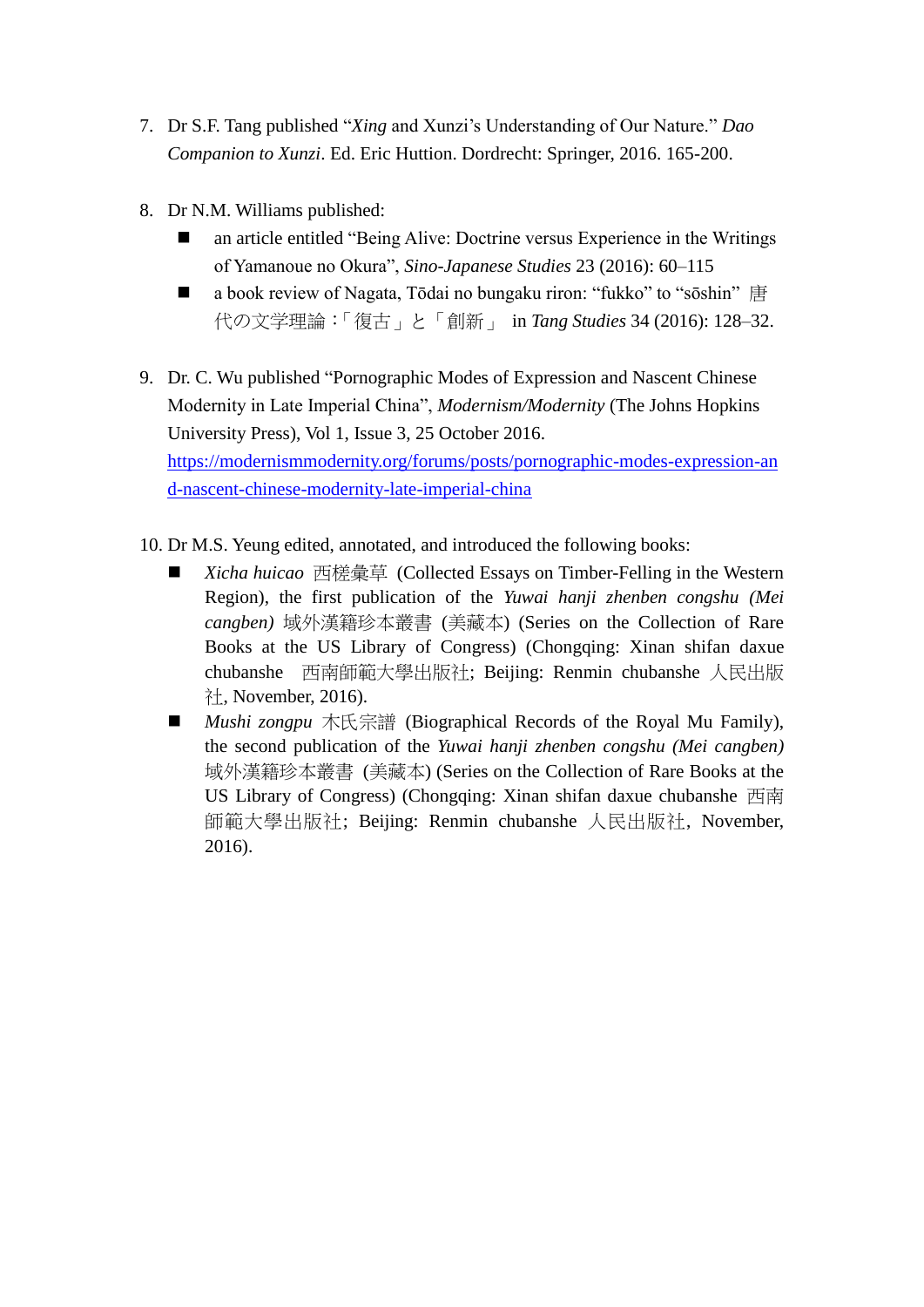# **Invited Lectures/Speeches**

- 1. Dr. K.W. Fung was invited to serve as the Chairman and Discussant for the panel on *the Book of Changes* at the "戰後臺灣經學研究(1945~現在)第四次學術研 討會" (The Fourth Academic Symposium on " Classical Studies in Post-war Taiwan" (1945-Present)" ), host and organized by the Institute of Chinese Literature and Philosophy, Academia Sinica, Taipei, Taiwan, November 10-11, 2016. Dr Fung also delivered the following lectures/keynote speeches:
	- "耶穌會學院(Jesuit Colleges)與耶穌會科學(Jesuit Science)"(Jesuit Colleges and Jesuit Science) , a Keynote Speech delivered at "第十四屆國際 中國科學史會議暨首屆中國古代四大發明國際學術研討會" (The 14<sup>th</sup> International Conference on the History of Science in China and the First International Conference on the Four Great Inventions of Ancient China), organized by Institute for History of Science and Technology, Nanjing University of Information Science & Technology, November 24-28, 2016, Nanjing, China, 47pp.
	- "從永樂十年紫檀木舵杆說起:東亞海上世界與航海造船技術" (The *Zitan* Wood Rudderstock of 1412: Seafaring, Shipbuilding and the East Asian Maritime World), a Public Lecture delivered at "2016 年度中國科學史學術 講座系列" (Academic Lecture Series of History of Science in China (2016)), co-organized by the East Asian History of Science Foundation (Hong Kong), Hong Kong Maritime Museum and Education Bureau of the HKSAR Government, November 30, 2016, Hong Kong, 89pp.
	- "從兩份東亞天文台檔案看香港皇家天文台及北京中央觀象台的天文、氣 象事業(1880-1920)" (The Astronomical and Meteorological Achievements of the Hong Kong Royal Observatory and the Peking Central Observatory as Seen from Two Archival Materials of East Asian Observatories (1880-1920)), a Public Lecture delivered at China Meteorological Administration Training Centre cum World Meteorological Organization Regional Training Centre (Beijing), December 27, 2016, Beijing, China, 40pp.
- 2. Dr T.K. Lee delivered the following lectures:
	- "Language variation in Colloquial Singapore English: The sentence-final particle *sia* as a dynamic repertoire" (with M. Hiramoto) at The University of Tokyo Language Variation and Change Association, University of Tokyo, 6 Dec 2016.
	- **Transcreating memes:** The case of Chinese concrete poetry" at the Department of English. University of Macau, 10 Nov 2016.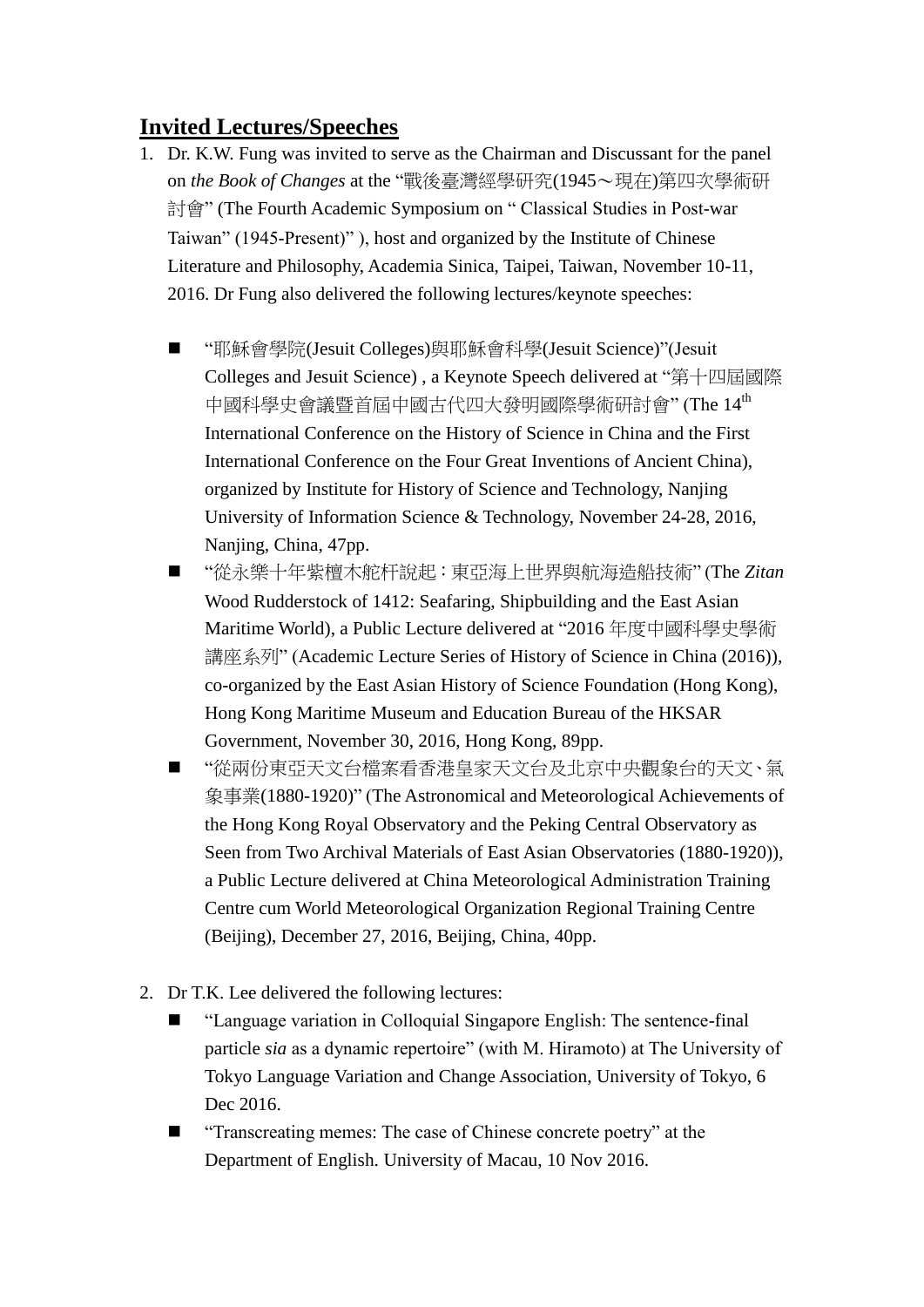- 3. Dr E. Ng delivered a keynote speech titled "The Common Law in an Uncommon Courtroom: English Trials Heard by Chinese Jurors" at the *3 rd International Seminar on Trans-Disciplinary Linguistics (ISTL 2016)*, Universitas Indonesia, Depok, Indonesia, 21 November 2016.
- 4. Dr S.F. Tang delivered a lecture titled "A Reconsideration of the Mencian and the Xunzian Ethics (孟荀道德思想的再反省)" at *Dao in Everyday Life Seminar Series.* Hong Kong Society of Humanistic Philosophy. Nov18, 2016.
- 5. Dr N.M. Williams delivered a lecture titled "The Reconstitution of the World in 1922: 'Mending Heaven' and 'The Waste Land'" at the English Department Seminar Series, Hong Kong Baptist University. December 5, 2016.

.

6. Dr M.S. Yeung delivered a lecture titled "Religion, Literature, Recreation and Diplomacy: The Role of Canton's Haichuang Buddhist Temple in 19th Century China-West Relations", Department of History, King's College London, UK, December 8, 2016.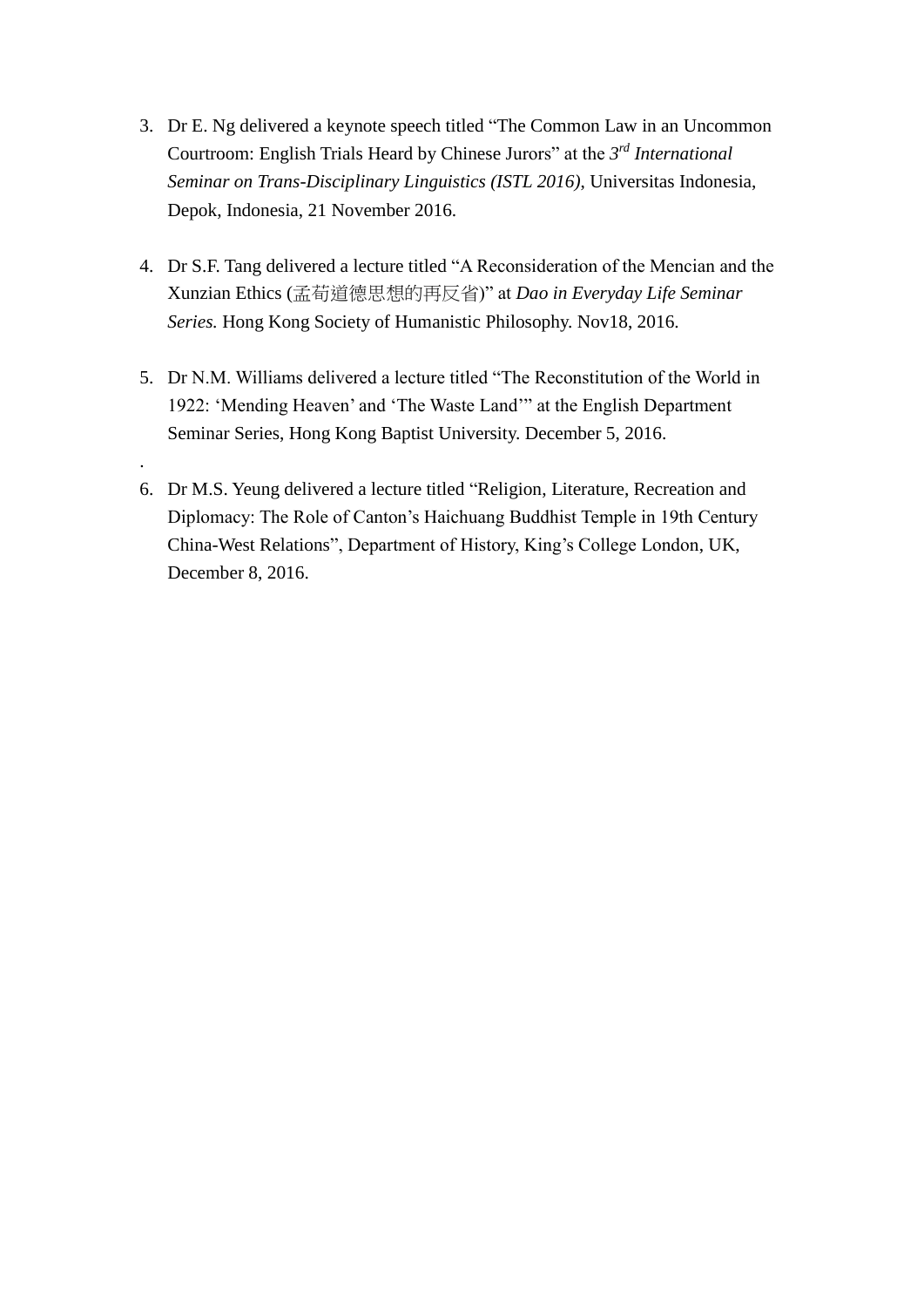## **Conference Papers**

- 1. Dr W.M. Chan read a paper entitled "Historical Memory and Ethnic Identity: The Writing of the Early-Qing Resistance History in the Late-Qing Anti-Manchu Revolution" (晩清排滿革命中的歷史記憶與民族認同) at the 5<sup>th</sup> "International Symposium in Sinicization, Barbarization, Westernization" (第五屆漠化‧胡化‧ 洋化國際學術研討會) held by the National Chung Cheng University 國立中正 大學, Jaiyi 嘉義, Taiwan, November 4-5, 2016.
- 2. Dr K.W. Fung read the following papers:
	- "測繪東亞——以《東西洋航海圖》、《坤輿萬國全圖》及《皇輿全覽圖》 為中心——" (Mapping East Asia: With Special References to *Dongxiyang hanghaitu* 東西洋航海圖 [Nautical Chart of the Eastern and Western Seas; or The Selden Map of China], *Kunyu wanguo quantu* 坤輿萬國全圖 [Matteo Ricci's World Map] and *Huangyu quanlantu* 皇輿全覽圖 [Complete Atlas of Imperial Territory]), a paper presented at "思想與方法: 變動的秩序,交錯的文明:歷史中國的內與外 (國際高端對話暨學術論 壇)" (Ideas and Methods: A Changing Order, Interweaving Civilizations: The Inside and Outside of Historic China. International Summit Dialogue and Forum), organized by School of Chinese Language and Literature, Beijing Normal University, October 22-23, 2016, Beijing, China, 92pp.
	- "從十六世紀葡萄牙航海圖籍到利瑪竇《坤輿萬國全圖》——以測量儀器 為中心——" (From 16<sup>th</sup> Century Portuguese Seafaring Charts and Books to Matteo Ricci's *Kunyu wanguo quantu* 坤輿萬國全圖 [Matteo Ricci's World Map]: With Special Reference to Surveying Instruments), a paper presented at "相遇與互鑑:利瑪竇與中西文化交流國際學術研討會" (Encounter and Communication: The East-West Cultural Exchange snice Matteo Ricci), jointly organized by International Institute of Chinese Studies, Beijing Foreign Studies University, Beijing Administration Institute, Università degli Studi di Macerata and Fondazione Prospeo Intorcetta Cultura Aperta, Sicilia (Italy), November 17-20, 2016, Beijing, China, 30pp.
	- **EXECUTE:** "Responses to the Penultimate Curiosity: Science, Religion and the Big Questions", a paper presented at "Faith and Science Collaborative Research Forum", co-organized by Faith and Science Collaborative Research Forum and Faith and Global Engagement Initiative, University of Hong Kong, December 1, 2016, Hong Kong, 45pp.
	- "萬曆年間利瑪竇(Matteo Ricci, 1552-1610)、陽瑪諾(Emmanuel Diaz, Junior, 1574-1659)漢譯西洋輿地曆算圖籍的改版及流播" (Reprints and Transmission of Western Cartographic-and-Calendrical Works Translated by Matteo Ricci [1552-1610] and Emmanuel Diaz, Junior [1574-1659] during the Wanli Reign), a paper presented at ""明代的書籍與文學"國際學術研討 會" (International Conference on Books and Literature of Ming Period), jointly organized by Ningbo City Government, Tianyige Museum (天一閣博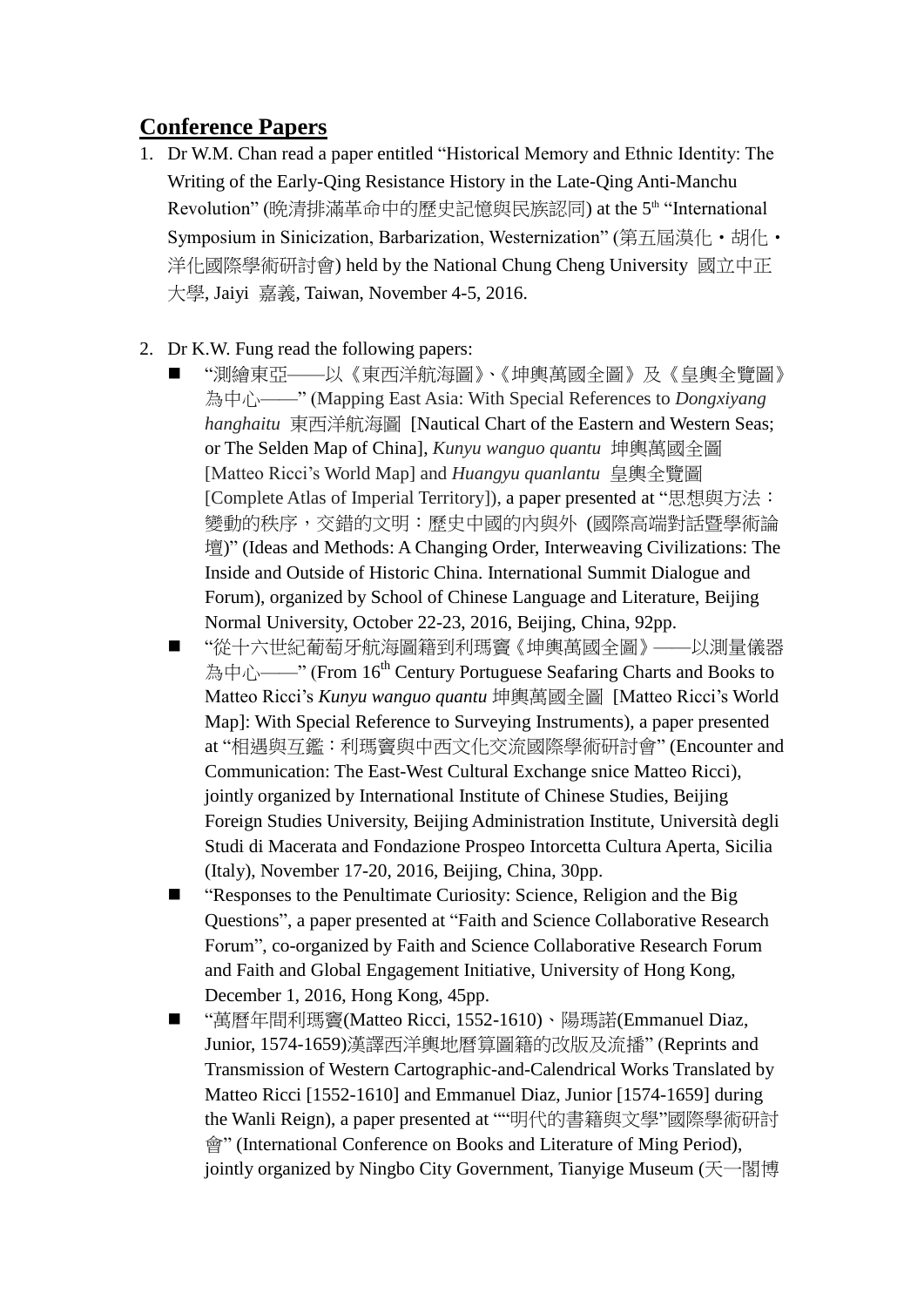物館) and Research Institute of Chinese Classics, Fudan University, December 2-5, 2016, Ningbo, China, 50pp.

- "香港傳統文物建築的研究和保育——以傳統民間建築為中心—— (Studies and Conservation of Historic Constructions in Hong Kong: With Special Reference to Traditional Vernacular Architecture), a paper presented at "港澳研究及其未來發展"學術研討會" (Symposium of the Macau, Hong Kong Studies and Its Future Development), jointly organized by Centre for Research of the History and Culture of Hong Kong and Macao, Jinan University and Guangdong People's Publisher House, December 9-11, 2016, Guangzhou, China, 40pp.
- "從十六、十七世紀東西方航海圖及地球儀看海上絲綢之路" (Viewing the Maritime Silk Road Through Sixteenth-and-Seventeenth-Century Sea Charts and Terrestrial Globes of the East and the West), a paper presented at "海表 方行:海上絲綢之路史國際學術研討會" (To the Seas and Beyond: An International Conference on the History of the Maritime Silk Road), jointly organized by Hong Kong Museum of History, Department of History, Hong Kong Baptist University, Guangdong Museum and Macau Museum, December 16-17, 2016, Hong Kong, 50pp.
- "天文·氣象·儀器:香港皇家天文台的早期歷史" (Astronomy, Meteorology and Instruments: An Early History of the Hong Kong Royal Observatory), a paper presented at "中國科技史家的使命與實踐:紀念中國 科學院自然科學史研究所成立 60 周年學術研討會" (Mission and Practice of Chinese Historians of Science: International Conference in Commemoration of the Sixtieth Anniversary of the Establishment of the Institute for History of Natural Sciences, Chinese Academy of Sciences), organized by Institute for History of Natural Sciences, Chinese Academy of Sciences, December 23-25, 2016, Beijing, China, 24pp.
- 3. Dr P.Y. Lin read the following papers:
	- 〈烏有之邦抑或美麗新世界:謝雪漁通俗小說中的俠義主題與政治寄 寓 〉, 「情生驛動情生驛動:從情的東亞現代性到文本跨語境行旅」 台灣清華大學, December 22-23, 2016.
	- "A Re-interpretation of Shimizu Hiroshi's *Sayon no kane* (Sayon's Bell, 1943)," The Second International Conference on the Film Histories of Taiwan and Asia: A Comparison of Korean and Taiwan Cinemas under Japanese Colonial Rule, Taipei National University of the Arts, October 1-2, 2016.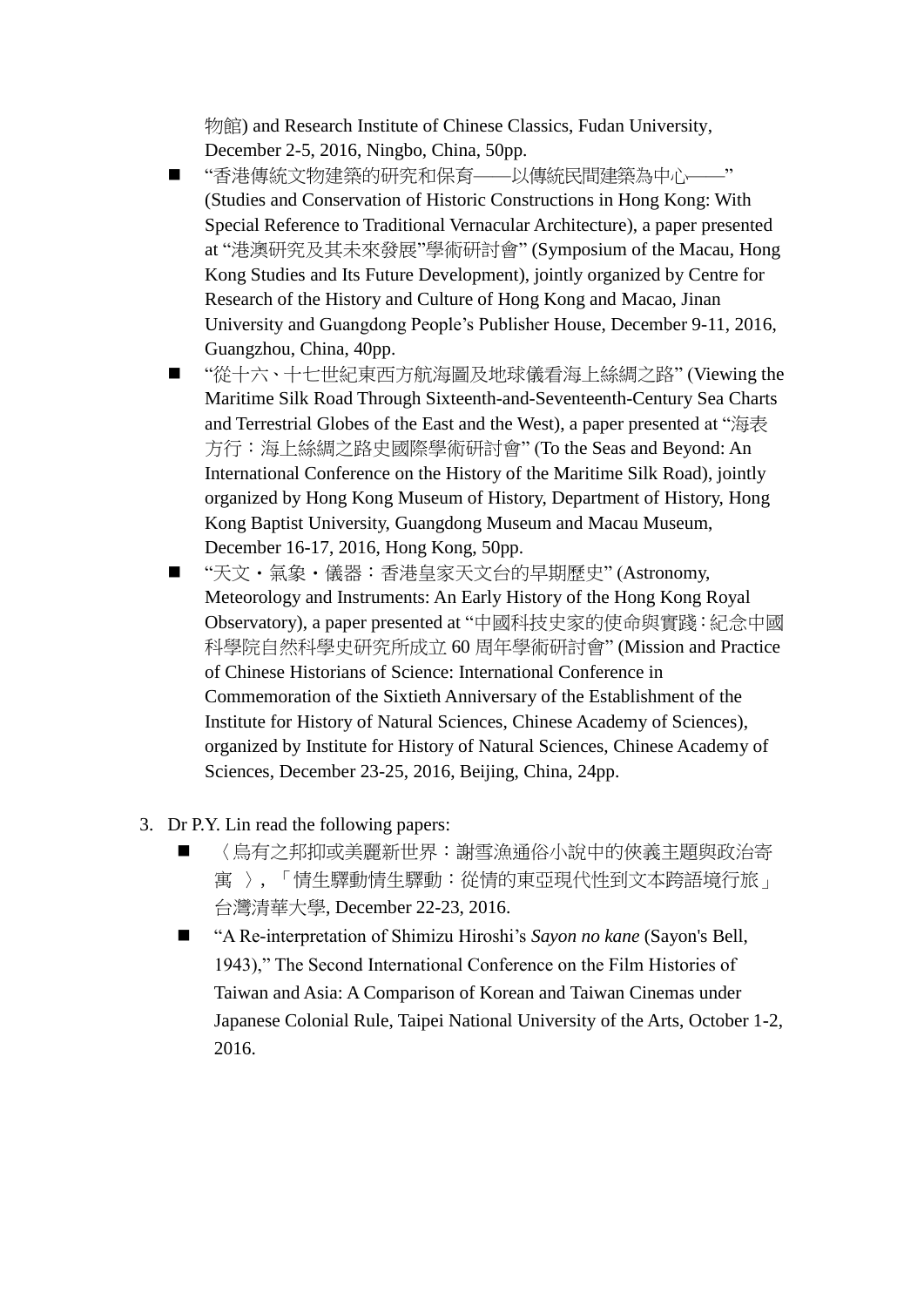- 4. Dr E. Ng read a paper entitled "Language and Disadvantage Before the Law: Expert Witnesses as Second Language Speakers in the Hong Kong Courtroom", *Spectacular Law*, Law, Literature and the Humanities Association of Australasia Conference 2016, The University of Hong Kong, Hong Kong, 8–10 December 2016.
- 5. Dr Song Gang read the following papers:
	- "Marian Texts and Mariology in 17th-Century China," International Symposium "Encounter and Communication: The East-West Cultural Exchange since Matteo Ricci," Beijing Foreign Studies University and Beijing Administrative Institute, November 18-19, 2016.
	- "The Marvel of Formlessness: Dialogic Exchanges on the Soul among Jesuit Missionaries and Confucian Scholars in Late Ming Fujian," International conference "Transformation of the Western Theory of the Soul," Sun Yat-sen University, November 6-7, 2016.
	- "Praying to the Blessed Mother: The Rise of Marian Sodalities in 17th-centurty China," Midwest Conference on Asian Affairs, University of Illinois, Urbana-Champaign, October 14-16, 2016.
	- "The Many Faces of Our Lady: Early Chinese Texts and Images of the Virgin Mary," The 6th International Symposium on Oriental Ancient Documents Studies, Russian Academy of Sciences and St. Petersburg State University, Oct. 2-6, 2016.
- 6. Dr P.L. Tang read the following papers:
	- "The utilization of excavated sources in Qu Wanli's *Shangshu* study" (談屈 萬里先生《尚書》學與出土文獻資料的運用), The Forth Conference on Confucian Canon Studies in Post-War Taiwan (「戰後臺灣的經學研究(1945 ~現在)」第四次學術研討會 ), Institute of Chinese Literature and Philosophy, Academia Sinica, Taiwan, November 10-11, 2016.
	- "Further discussion on the recently excavated Ching *gui* inscription" (新出 《爯簋》銘文續議), Conference in Commemoration of the 60th Anniversary of the Founding of Research Institute of Chinese Paleography of Sun Yat-sen University (紀念中山大學古文字學研究室成立 60 周年學術研討會), Sun Yat-sen University, Guangzhou, China, December 2-4, 2016.
	- "On the laws relating to death penalty in 'Answers to questions about laws' in the Shuihudi Qin manuscripts: Discussion about *lu* and *ding sha*" (睡虎地 秦簡《法律答問》所見之死刑──有關「戮」與「定殺」的討論), Conference on the Studies of the History of Warring States and Qin-Han Periods: From